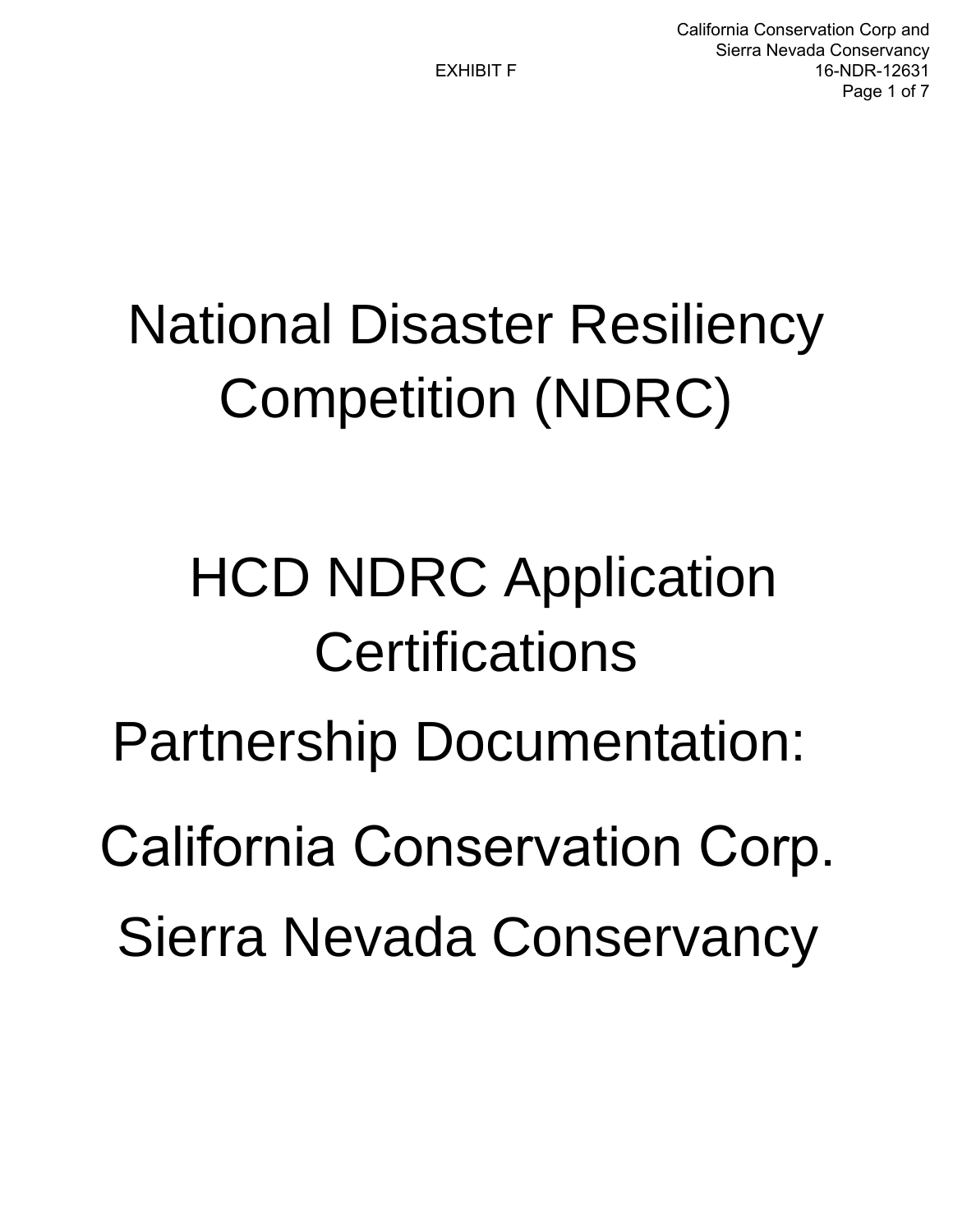The undersigned, The Department of Housing and Community Development, as grantee, does hereby certify and agree to the following:

a. The grantee certifies that it will affirmatively further fair housing, which means that it will conduct an analysis to identify impediments to fair housing choice within its jurisdiction and take appropriate actions to overcome the effects of any impediments identified through that analysis, and maintain records reflecting the analysis and actions in this regard (see 24 CFR  $570.487(b)(2)$  and  $570.601(a)(2)$ ). In addition, the grantee certifies that agreements with subrecipients will meet all civil rights related requirements pursuant to 24 CFR 570.503(b)(5).

b. The grantee certifies that it has in effect and is following a residential antidisplacement and relocation assistance plan in connection with any activity assisted with funding under the CDBG program.

c. The grantee certifies its compliance with restrictions on lobbying required by 24 CFR part 87, together with disclosure forms, if required by part 87.

d. The grantee certifies that the Community Development Block Grant National Disaster Resilience application is authorized under State and local law (as applicable) and that the grantee, and any contractor, subrecipient, or designated public agency carrying out an activity with CDBG-NDR funds, possess(es) the legal authority to carry out the program for which it is seeking funding, in accordance with applicable HUD regulations and this NOF A.

e. The grantee certifies that activities to be administered with funds under this NOFA are consistent with its Application.

f. The grantee certifies that it will comply with the acquisition and relocation requirements of the URA, as amended, and implementing regulations at 49 CFR part 24, except where waivers or alternative requirements are provided for in this NOFA.

g. The grantee certifies that it will comply with section 3 of the Housing and Urban Development Act of 1968 (12 U.S.C. 1701u), and implementing regulations at 24 CFR part 135.

h. The grantee certifies that it is following a detailed citizen participation plan that satisfies the requirements of24 CFR 91.105 or 91.115, as applicable (except as provided for in notices providing waivers and alternative requirements for this grant). Also, each UGLG receiving assistance from a State grantee must follow a detailed citizen participation plan that satisfies the requirements of 24 CFR 570.486 ( except as provided for in notices providing waivers and alternative requirements for this grant).

i. Each State receiving a direct award under this Notice certifies that it has consulted with affected UGLGs in counties designated in covered major disaster declarations in the nonentitlement, entitlement, and tribal areas of the State in determining the uses of funds, including method of distribution of funding, or activities carried out directly by the State.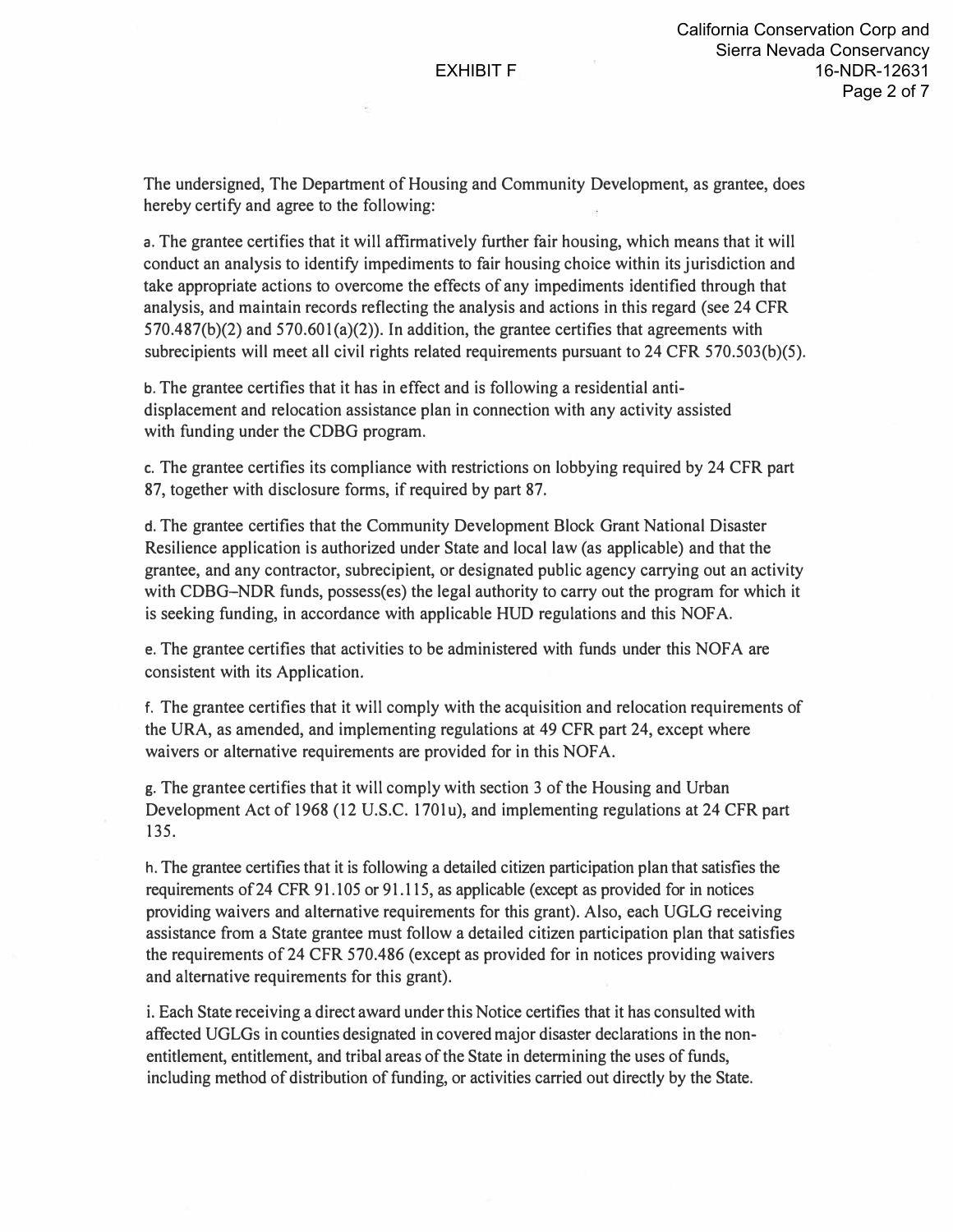j. The grantee certifies that it is complying with each of the following criteria:

**(1)** Funds will be used solely for necessary expenses related to disaster relief, long-term recovery, restoration of infrastructure and housing, and economic revitalization in the most impacted and distressed areas for which the President declared a major disaster in the aftermath of an event occurring in 2011, 2012, Or 2013, pursuant to the Stafford Act.

**(2)** With respect to activities expected to be assisted with CDBG-NDR funds, the

Application has been developed so as to give the maximum feasible priority to activities that will benefit low- and moderate-income families.

**(3)** The aggregate use of CDBG-NDR funds shall principally benefit low- and moderateincome families in a manner that ensures that at least 50 percent of the grant amount is expended for activities that benefit such persons, unless waived by HUD based on a finding of compelling need.

**(4)** The grantee will not attempt to recover any capital costs of public improvements assisted with CDBG-NDR grant funds, by assessing any amount against properties owned and occupied by persons of low- and moderate-income, including any fee charged or assessment made as a condition of obtaining access to such public improvements, unless: (a) disaster recovery grant funds are used to pay the proportion of such fee or assessment that relates to the capital costs of such public improvements that are financed from revenue sources other than under this title; or (b) for purposes of assessing any amount against properties owned and occupied by persons of moderate income, the grantee certifies to the Secretary that it lacks sufficient CDBG funds (in any form) to comply with the requirements of clause (a).

k. The grantee certifies that it (and any subrecipient or recipient)) will conduct and carry out the grant in conformity with title VI of the Civil Rights Act of 1964 (42 U.S.C. 2000d) and the Fair Housing Act (42 U.S.C. 3601–3619) and implementing regulations.

l. The grantee certifies that it has adopted and is enforcing the following policies. In addition, a State receiving a direct award must certify that it will require any UGLG that receives grant funds to certify that it has adopted and is enforcing: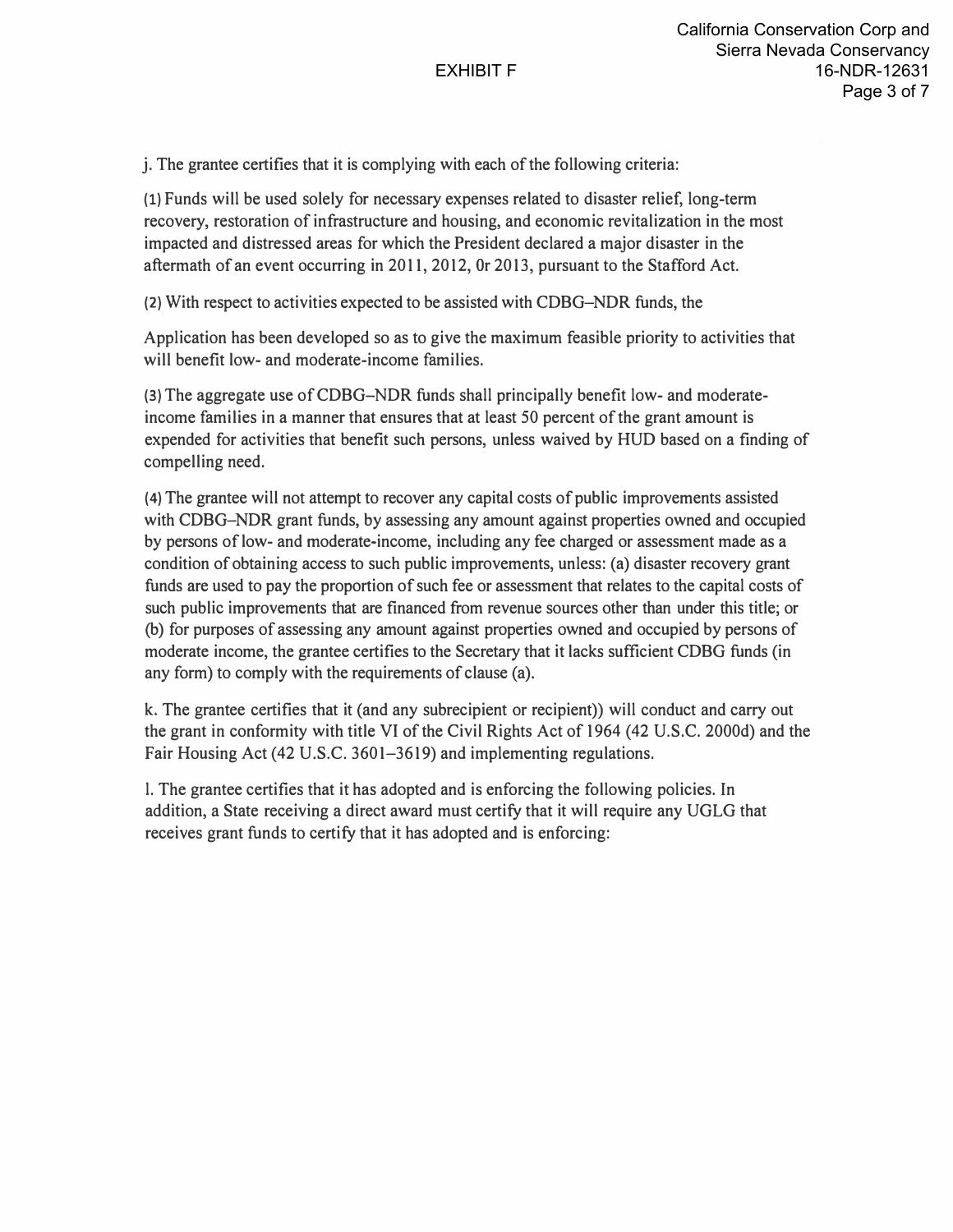(1) A policy prohibiting the use of excessive *fo*rce by law en*fo*rcement agencies within its jurisdiction against any individuals engaged in nonviolent civil rights demonstrations; and

(2) A policy of en*fo*rcing applicable State and local laws against physically barring entrance to or exit *fr*om a facility or location that is the subject of such nonviolent civil rights demonstrations within its jurisdiction.

m. Each State or UGLG receiving a direct award under this Notice certifies that it (and any subrecipient or recipient) has the capacity to carry out the activities proposed in its Application in a timely manner; or the State or UGLG will develop a plan to increase capacity where such capacity is lacking.

n. The grantee will not use grant funds *fo*r any activity in an area delineated as a special flood hazard area or equivalent in FEMA's most recent and current data source unless it also ensures that the action is designed or modified to minimize harm to or within the floodplain in accordance with Executive Order 11988 and 24 CFR part 55. The relevant data source *fo*r this provision is the latest issued FEMA data or guidance, which includes advisory data (such as Advisory Base Flood Elevations) or preliminary and final Flood *I*nsurance Rate Maps.

o. The grantee certifies that its activities concerning lead-based paint will comply with the requirements of 24 CFR part 35, subparts A, B, J, K, and R.

p. The grantee certifies that it will comply with applicable laws.

q. The grantee certifies that it has reviewed the requirements of this NOFA and requirements of Public Law 113-2 applicable to funds allocated by this Notice, and that it has in place proficient financial controls and procurement processes and has established adequate procedures to prevent any duplication of benefits as defined by section 312 of the Stafford Act, to ensure timely expenditure of funds, to maintain comprehensive Web sites regarding all disaster recovery activities assisted with these funds, and to detect and prevent waste, *fr*aud, and abuse of funds.

Dated this **20<sup>***\iffurnal* day of October 2015.</sup>

Cali*fo*rnia Department of Housing and Community Development Signature: C

Printed:Laura Whittall-Scherfee Title: Deputy Director Division of Financial Assitance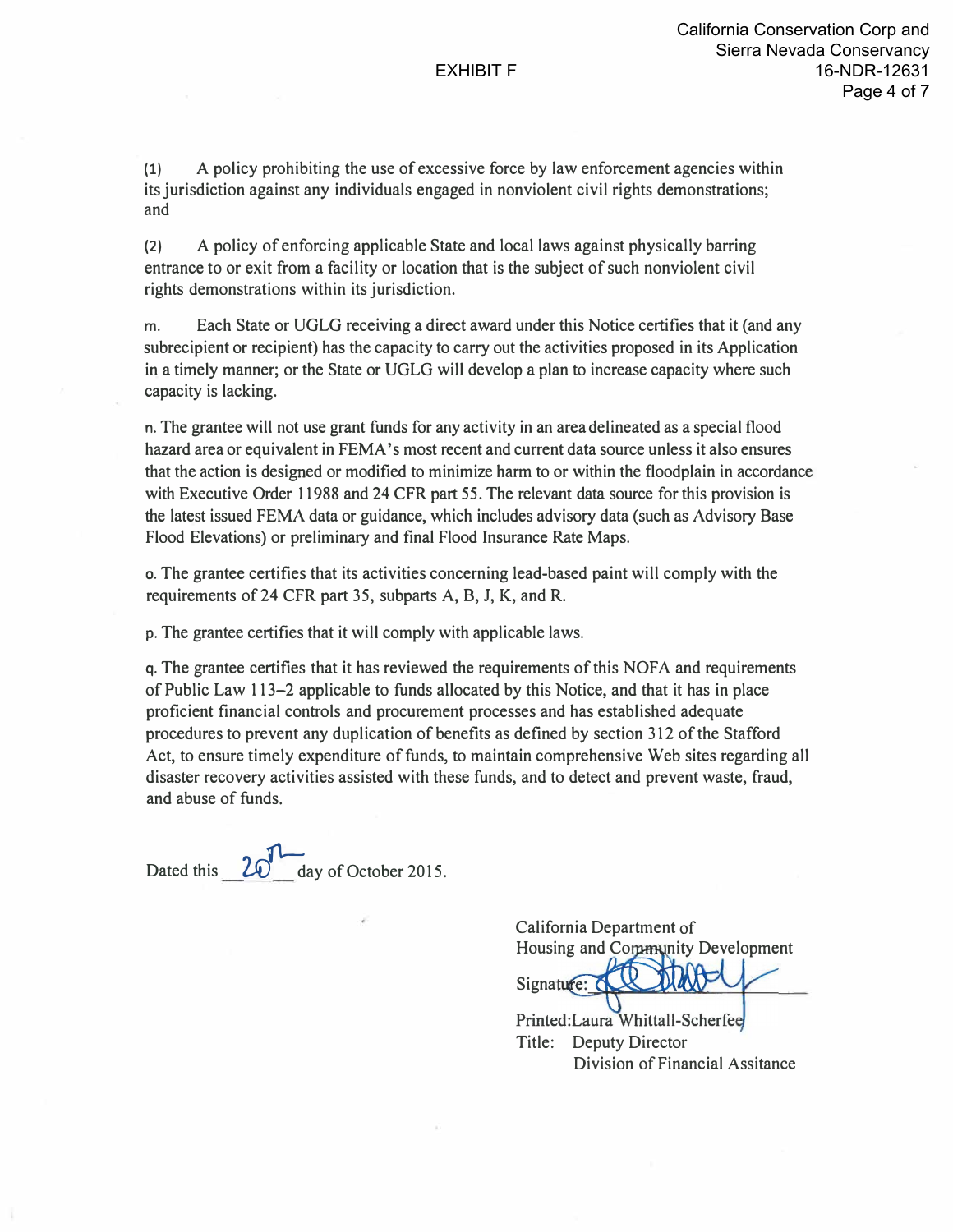STATE OF CALIFORNIA - THE NATURAL RESOURCES AGENCY

**CALIFORNIA CONSERVATION CORPS Executive Office** 1719 24<sup>th</sup> Street, Sacramento, CA 95816<br>(916) 341-3207 FAX (877) 315-5085 www.ccc.ca.gov



EDMUND G. BROWN, JR., Governor

### **Appendix D** PARTNERHSIP AGREEMENT **BETWEEN The State of California AND California Conservation Corps FOR Community Development Block Grant National Disaster Resilience Competition** (CDBG-NDR)

THIS AGREEMENT, entered this 16th day of October, 2015 by and between the State of California (herein called the "Applicant") and California Conservation Corps (herein called the "Partner").

WHEREAS, the Applicant has applied for funds from the United States Department of Housing and Urban Development under the Disaster Relief Appropriations Act, 2013, Public Law 113-2, for the Community Development Block Grant National Disaster Resilience (CDBG-NDR) competition; and

WHEREAS, the Applicant wishes to engage the Partner to assist the Applicant in using such funds if awarded:

NOW, THEREFORE, it is agreed between the parties hereto, contingent upon the award of CDBG-NDR funds to the Applicant, that;

### I. SUBRECIPIENT AGREEMENT/DEVELOPER AGREEMENT/CONTRACT

If the Applicant is awarded a CDBG-NDR grant from HUD, the Applicant/Grantee shall execute a written subrecipient agreement, developer agreement, contract, or other agreement, as applicable, with the Partner, for the use of the CDBG-NDR funds before disbursing any CDBG-NDR funds to the Partner. The written agreement must conform with all CDBG-NDR requirements and shall require the Partner to comply with all applicable CDBG-NDR requirements, including those found in Disaster Relief Appropriations Act, 2013 (Public Law 113-2), title I of the Housing and Community Development Act of 1974 (42 USC 5302 et seq.), the CDBG program regulations at 24 CFR part 570, the Notice of Funding Availability for HUD's National Community Development Block Grant Resilient Disaster Recovery Allocation and any subsequent published amendments (the CDBG-NDR NOFA), and the Applicant's CDBG-NDR NOFA application.

### **II. SCOPE OF SERVICE**

### A. **Activities**

The Partner will be responsible for using CDBG-NDR funds to carry out activities in a manner satisfactory to the Applicant and consistent with any standards required as a condition of providing these funds. Such use will be in compliance with the CDBG-NDR NOFA, the Applicant/Grantee's application for CDBG-NDR assistance and the Applicant/Grantec's Grant Agreement for CDBG-NDR. Such use will include the following activities:

The young women and men of the Corps work hard protecting and restoring California's environment and responding to disasters, becoming stronger workers, citizens and individuals through their service.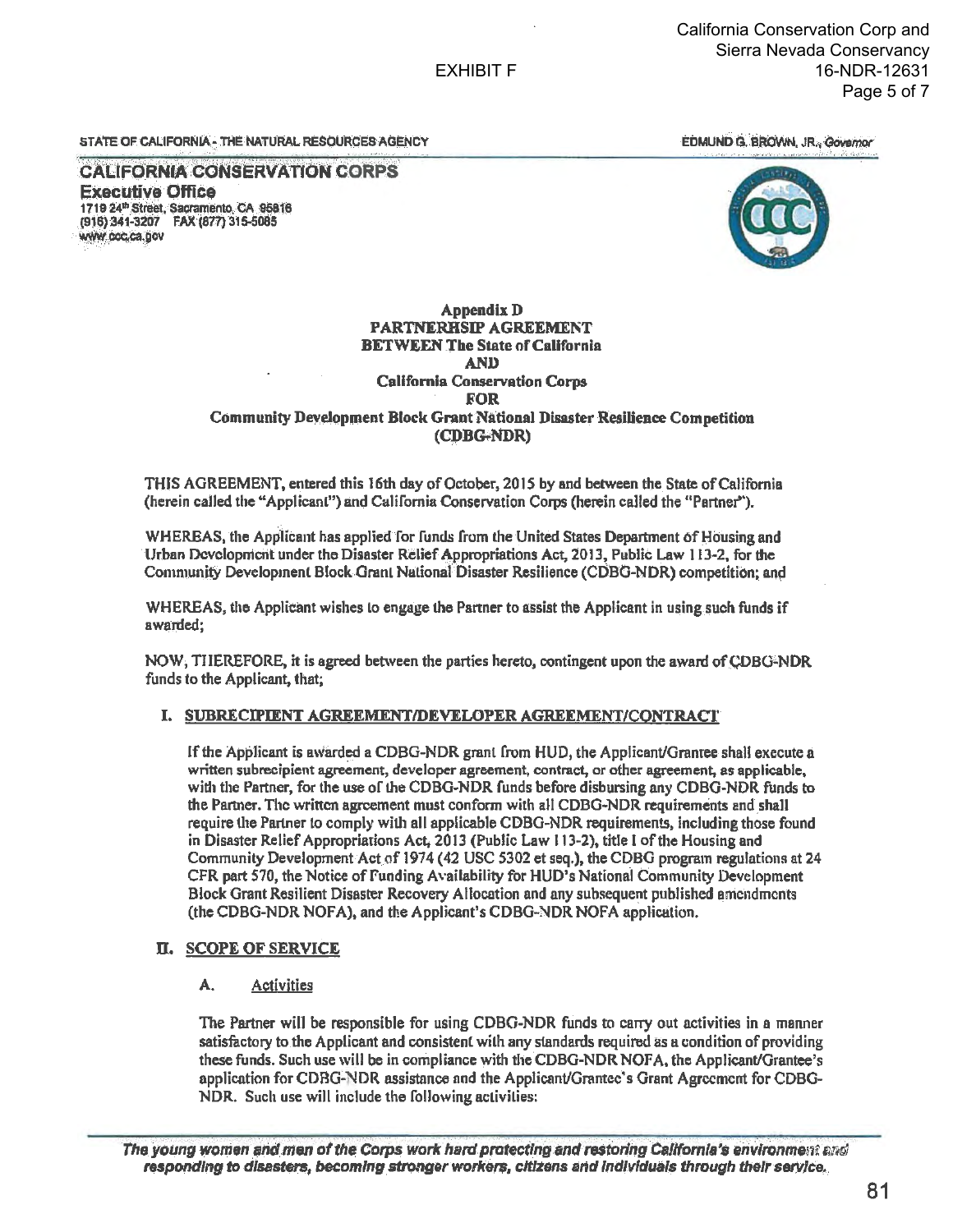### **Program/Project Delivery**

Activity #1: Partner will recruit locally for a 15 person crew of young women and men to work as corpsmembers and one CCC supervisor on reimbursed forest and fuel hreak project work projects with a contingency if the Groveland CRC is funded.

Activity #2: Where funding permits (via reimbursement work projects), the Partner will build out a lull spike team program at the CRC in Groveland, which will include up to an additional 30 corpsmembcrs and appropriate supervising staff to complete reimbursed forest and fuel break project work projects.

### B. Project Schedule

CDBG-NDR funding is subject to strict statutory deadlines for expenditure. In accordance with section 904(c) of title IX of the Disaster Relief Appropriations Act, 2013, a Grantee is required to expend all CDBG-NDR funds within two years of the date that HUD signs the grant agreement. Consistent with this duty, the Partner is required to complete all CDBG-NDR assisted aclivilies identified in section II.A above within 24 months.

The Partner agrees to implement the following:

Annually, where funding permits, up to 8 months of crew work on forest and fuel break project work projects. CCC will supply up to 3-15 member crews (48 people, including supervisors) to complete rehab work on funded rehab projects throughout he burned area.

### C. Staffing

Any changes in the Key Personnel assigned or their general responsibilities under this project are subject to the prior approval of the Applicant/Grantee.

### III. **BUDGET**

The Applicant/Grantee may require a more detailed budget breakdown than the one contained herein, and the Partner shall provide such supplementary budget information in a timely fashion in the fonn and content prescribed by the Applicant/Grantee. Any amendments to the budget must be approved in writing by both the Applicant/Grantee and the Partner.

### Labor:

15 local youth and a staff member is one crew  $-16$  people per crew

Up to three crews are projected to work on rehab projects = 45 people  $\omega$  \$1680/mo. = \$75,600 per mo., 3 crew supervisors  $@$  \$4000/mo. (total 75,600/mo. for each crew) = \$226,800/mo. Additionally, one local staff member will work at the NDRC to oversee food and evening duty @\$2250/mo. Total of\$229,050/mo. when all lhree crews work on funded Rim Rehab projects.

### Operating:

One crew will spend approximately \$1500 per 8 day rotation on food, \$350/rotation on fuel, approximately S 1,000 per month of vehicle maintenance and other local services per crew. This will equate to approx. \$14,100/mo. to support three CCC crews while working on funded Rim rehab projects.

### **IV. SPECIAL CONDITIONS**